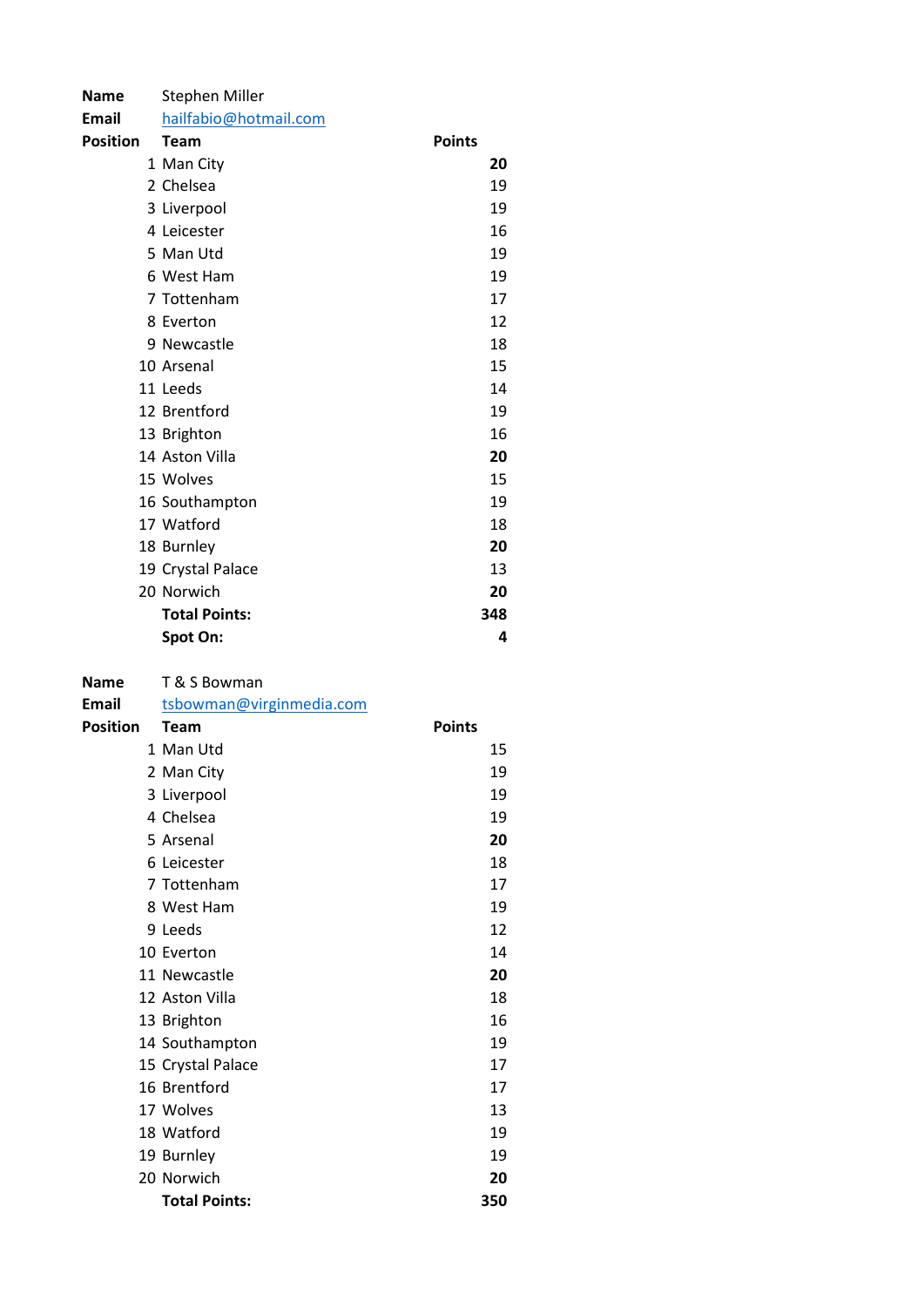# Spot On: 3

| <b>Name</b><br><b>Email</b> | Daniel Simpson       |               |
|-----------------------------|----------------------|---------------|
| <b>Position</b>             | <b>Team</b>          | <b>Points</b> |
|                             | 1 Man Utd            | 15            |
|                             | 2 Man City           | 19            |
|                             | 3 Liverpool          | 19            |
|                             | 4 Leicester          | 16            |
|                             | 5 Chelsea            | 18            |
|                             | 6 Tottenham          | 18            |
|                             | 7 Everton            | 11            |
|                             | 8 Arsenal            | 17            |
|                             | 9 West Ham           | 18            |
|                             | 10 Aston Villa       | 16            |
|                             | 11 Wolves            | 19            |
|                             | 12 Leeds             | 15            |
|                             | 13 Newcastle         | 18            |
|                             | 14 Southampton       | 19            |
|                             | 15 Crystal Palace    | 17            |
|                             | 16 Brighton          | 13            |
|                             | 17 Watford           | 18            |
|                             | 18 Norwich           | 18            |
|                             | 19 Burnley           | 19            |
|                             | 20 Brentford         | 13            |
|                             | <b>Total Points:</b> | 336           |
|                             | Spot On:             | 0             |

| <b>Name</b>     | Simon Tait             |               |  |
|-----------------|------------------------|---------------|--|
| <b>Email</b>    | michele.shaw@ymail.com |               |  |
| <b>Position</b> | <b>Team</b>            | <b>Points</b> |  |
|                 | 1 Liverpool            | 19            |  |
|                 | 2 Man City             | 19            |  |
|                 | 3 Chelsea              | 20            |  |
|                 | 4 Man Utd              | 18            |  |
|                 | 5 Arsenal              | 20            |  |
|                 | 6 Tottenham            | 18            |  |
|                 | 7 Newcastle            | 16            |  |
|                 | 8 Aston Villa          | 14            |  |
|                 | 9 Leicester            | 19            |  |
|                 | 10 West Ham            | 17            |  |
|                 | 11 Everton             | 15            |  |
|                 | 12 Crystal Palace      | 20            |  |
|                 | 13 Southampton         | 18            |  |
|                 | 14 Brighton            | 15            |  |
|                 | 15 Watford             | 16            |  |
|                 | 16 Leeds               | 19            |  |
|                 | 17 Brentford           | 16            |  |
|                 | 18 Wolves              | 12            |  |
|                 | 19 Burnley             | 19            |  |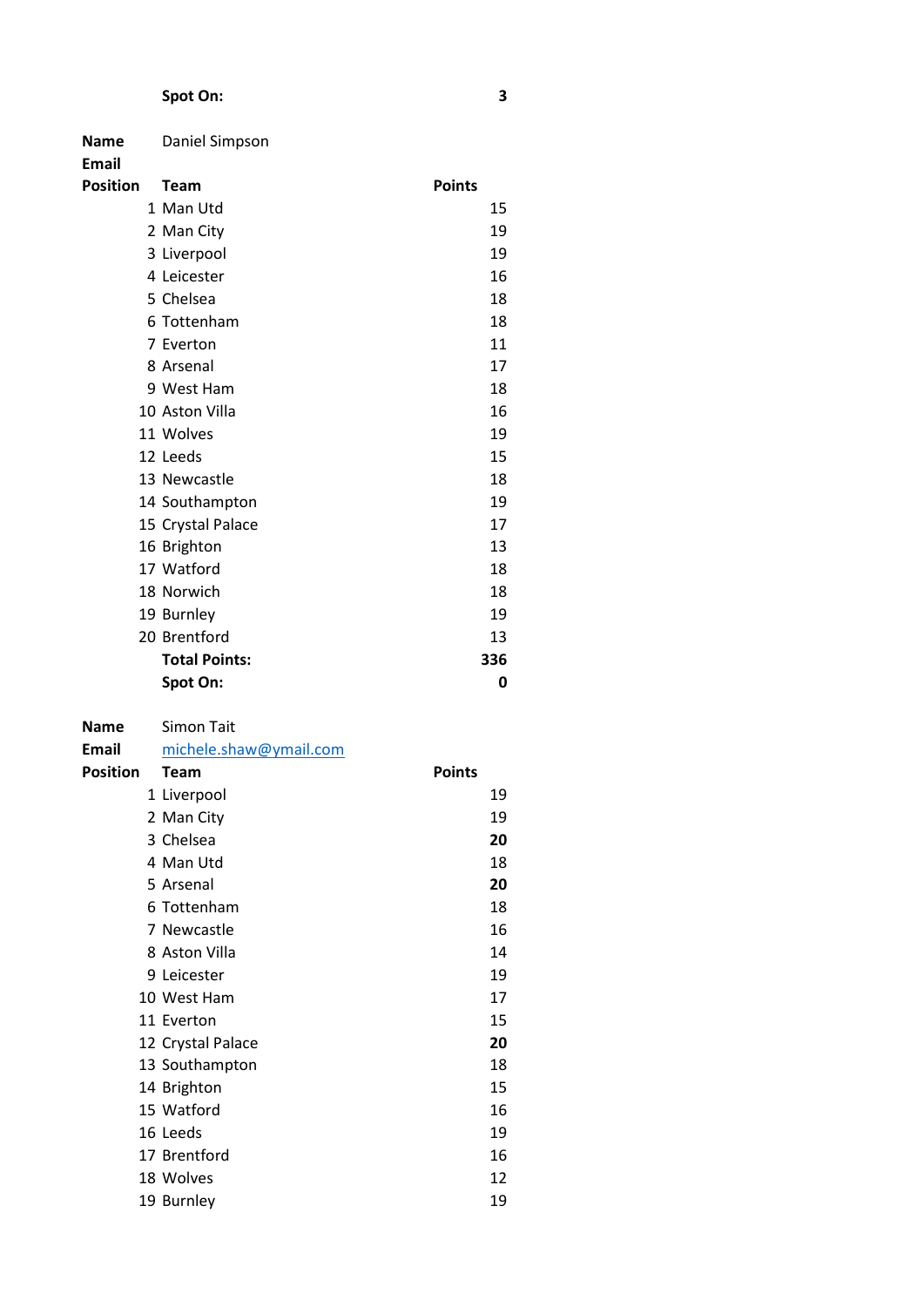| 20 Norwich           | 20  |
|----------------------|-----|
| <b>Total Points:</b> | 350 |
| Spot On:             |     |

| <b>Name</b>                 | <b>Peter Maitland</b>   |               |
|-----------------------------|-------------------------|---------------|
| <b>Email</b>                | maitlandpeter@yahoo.com |               |
| <b>Position</b>             | Team                    | <b>Points</b> |
|                             | 1 Chelsea               | 18            |
|                             | 2 Man City              | 19            |
|                             | 3 Man Utd               | 17            |
|                             | 4 Liverpool             | 18            |
|                             | 5 Arsenal               | 20            |
|                             | 6 Tottenham             | 18            |
|                             | 7 Leicester             | 19            |
|                             | 8 Leeds                 | 11            |
|                             | 9 Everton               | 13            |
|                             | 10 West Ham             | 17            |
|                             | 11 Aston Villa          | 17            |
|                             | 12 Brighton             | 17            |
|                             | 13 Wolves               | 17            |
|                             | 14 Southampton          | 19            |
|                             | 15 Burnley              | 17            |
|                             | 16 Crystal Palace       | 16            |
|                             | 17 Brentford            | 16            |
|                             | 18 Newcastle            | 13            |
|                             | 19 Norwich              | 19            |
|                             | 20 Watford              | 19            |
|                             | <b>Total Points:</b>    | 340           |
|                             | Spot On:                | 1             |
| <b>Name</b><br><b>Email</b> | Stephen Jordan          |               |
| <b>Position</b>             | <b>Team</b>             | <b>Points</b> |
|                             | 1 Man City              | 20            |
|                             | 2 Man Utd               | 16            |
|                             | 3 Liverpool             | 19            |
|                             | 4 Leicester             | 16            |
|                             | 5 Chelsea               | 18            |
|                             | 6 Arsenal               | 19            |

| 13 Leeds       | 16 |
|----------------|----|
| 14 Southampton | 19 |

14 Southampton 19 Aston Villa 19 16 Brighton 13 17 Burnley 19

 Tottenham 17 8 Everton 12 9 Crystal Palace 17 10 Newcastle 19 West Ham 16 12 Wolves 2012 18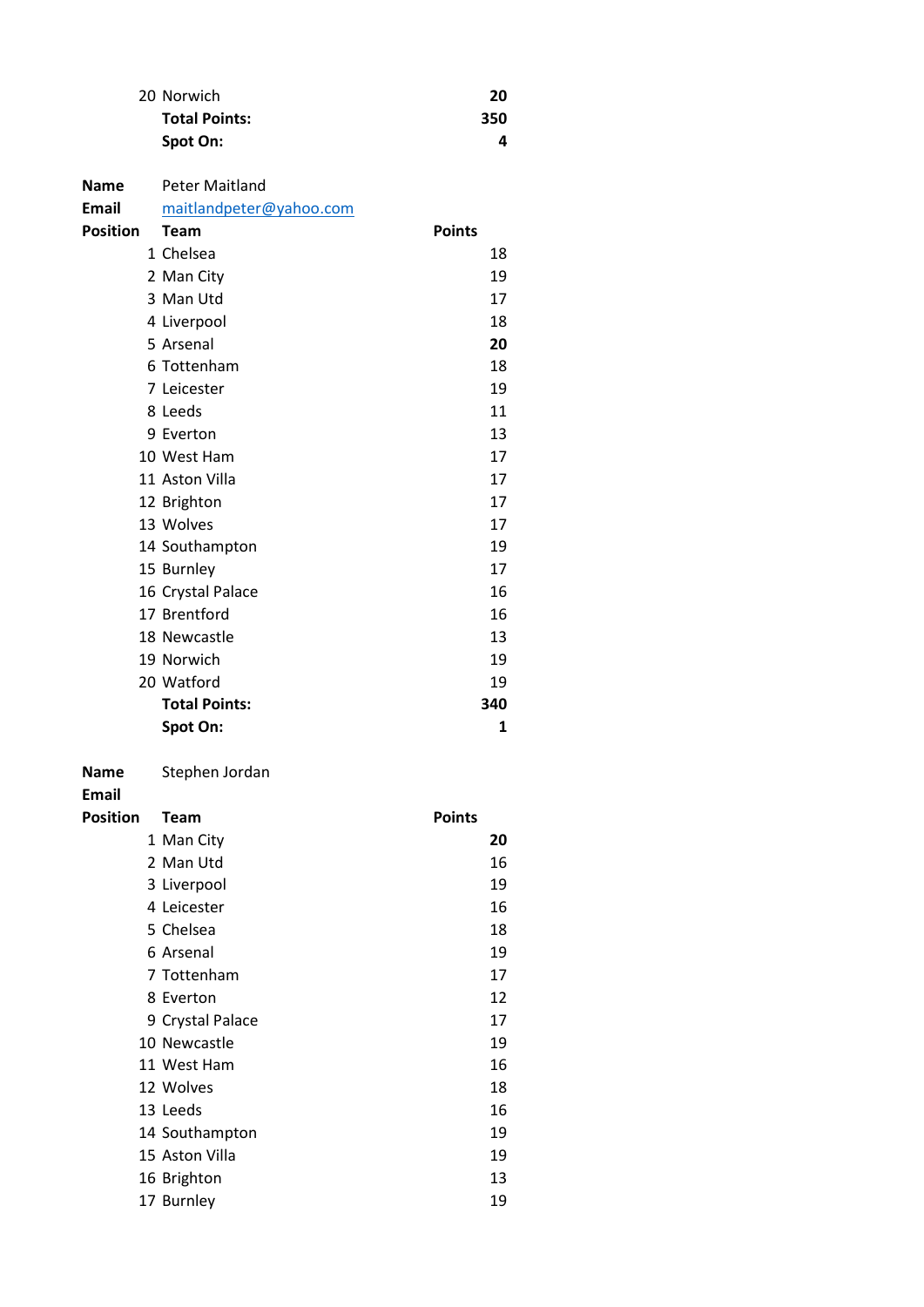| 18 Brentford         | 15  |
|----------------------|-----|
| 19 Norwich           | 19  |
| 20 Watford           | 19  |
| <b>Total Points:</b> | 346 |
| Spot On:             |     |

Email

| Position | <b>Team</b>          | <b>Points</b> |
|----------|----------------------|---------------|
|          | 1 Man City           | 20            |
|          | 2 Man Utd            | 16            |
|          | 3 Chelsea            | 20            |
|          | 4 Liverpool          | 18            |
|          | 5 Leicester          | 17            |
|          | 6 Arsenal            | 19            |
|          | 7 Tottenham          | 17            |
|          | 8 Wolves             | 18            |
|          | 9 Everton            | 13            |
|          | 10 Newcastle         | 19            |
|          | 11 Leeds             | 14            |
|          | 12 West Ham          | 15            |
|          | 13 Brentford         | 20            |
|          | 14 Brighton          | 15            |
|          | 15 Crystal Palace    | 17            |
|          | 16 Aston Villa       | 18            |
|          | 17 Norwich           | 17            |
|          | 18 Watford           | 19            |
|          | 19 Southampton       | 16            |
|          | 20 Burnley           | 18            |
|          | <b>Total Points:</b> | 346           |
|          | Spot On:             | 3             |

Name Jack Reay

| Position | <b>Team</b>       | <b>Points</b> |    |
|----------|-------------------|---------------|----|
|          | 1 Man City        |               | 20 |
|          | 2 Liverpool       |               | 20 |
|          | 3 Man Utd         |               | 17 |
|          | 4 Chelsea         |               | 19 |
|          | 5 Leicester       |               | 17 |
|          | 6 Arsenal         |               | 19 |
|          | 7 Everton         |               | 11 |
|          | 8 Tottenham       |               | 16 |
|          | 9 Newcastle       |               | 18 |
|          | 10 West Ham       |               | 17 |
|          | 11 Crystal Palace |               | 19 |
|          | 12 Leeds          |               | 15 |
|          | 13 Aston Villa    |               | 19 |
|          | 14 Wolves         |               | 16 |
|          | 15 Brentford      |               | 18 |
|          |                   |               |    |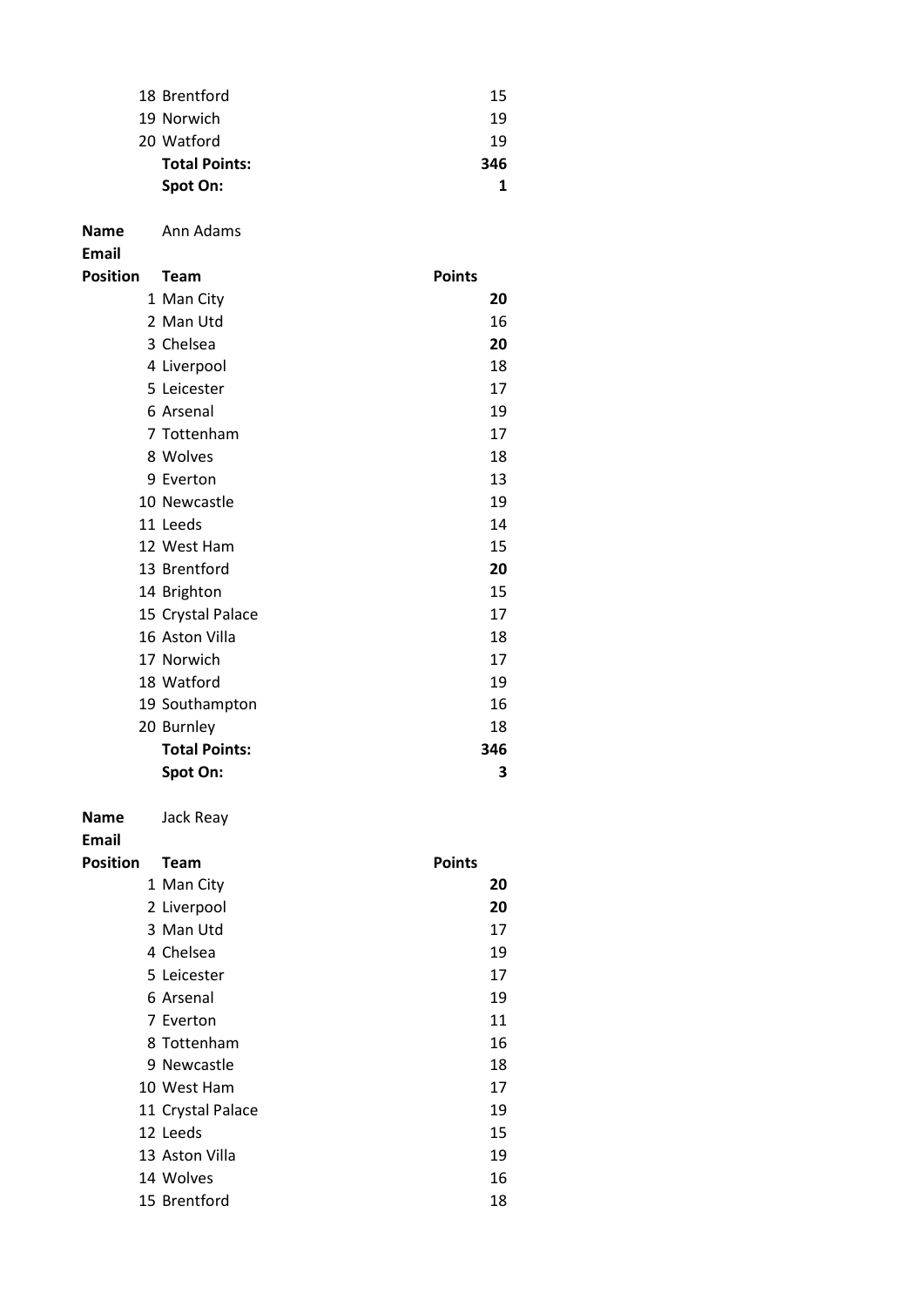| 16 Brighton          | 13  |
|----------------------|-----|
| 17 Southampton       | 18  |
| 18 Watford           | 19  |
| 19 Burnley           | 19  |
| 20 Norwich           | 20  |
| <b>Total Points:</b> | 350 |
| Spot On:             | R   |

Name Christine Jordan

Email

| Position | <b>Team</b>          | <b>Points</b> |
|----------|----------------------|---------------|
|          | 1 Man Utd            | 15            |
|          | 2 Man City           | 19            |
|          | 3 Liverpool          | 19            |
|          | 4 Chelsea            | 19            |
|          | 5 Arsenal            | 20            |
|          | 6 Leicester          | 18            |
|          | 7 Everton            | 11            |
|          | 8 Tottenham          | 16            |
|          | 9 Crystal Palace     | 17            |
|          | 10 Newcastle         | 19            |
|          | 11 Wolves            | 19            |
|          | 12 Leeds             | 15            |
|          | 13 Brighton          | 16            |
|          | 14 West Ham          | 13            |
|          | 15 Southampton       | 20            |
|          | 16 Aston Villa       | 18            |
|          | 17 Brentford         | 16            |
|          | 18 Burnley           | 20            |
|          | 19 Watford           | 20            |
|          | 20 Norwich           | 20            |
|          | <b>Total Points:</b> | 350           |
|          | Spot On:             | 5             |

## Name Gareth Beard

Email g.dbeard@icloud.com Position Team **Points**  Man City 20 Chelsea 19 3 Man Utd 17 4 Liverpool 18 Tottenham 19 Leicester 18 7 Arsenal 18 West Ham 19 9 Everton 13 10 Leeds 13 11 Aston Villa 17 12 Wolves 2012 18 13 Newcastle 18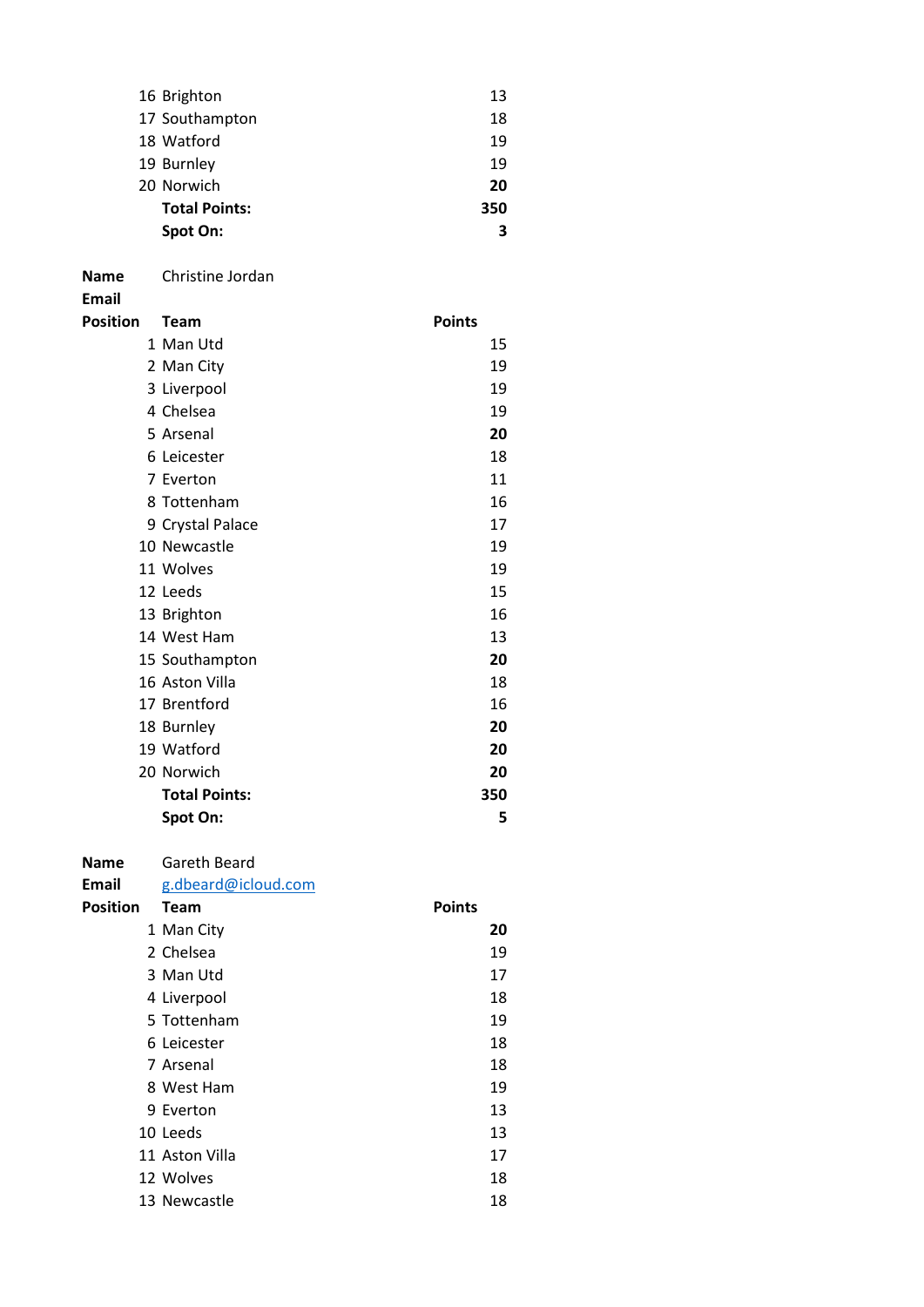| 14 Southampton       | 19  |
|----------------------|-----|
| 15 Crystal Palace    | 17  |
| 16 Brighton          | 13  |
| 17 Burnley           | 19  |
| 18 Watford           | 19  |
| 19 Brentford         | 14  |
| 20 Norwich           | 20  |
| <b>Total Points:</b> | 348 |
| Spot On:             | 2   |

## Name Paul Scholefield

Email g.dbeard@icloud.com

| Position | <b>Team</b>          | <b>Points</b> |
|----------|----------------------|---------------|
|          | 1 Man City           | 20            |
|          | 2 Liverpool          | 20            |
|          | 3 Man Utd            | 17            |
|          | 4 Chelsea            | 19            |
|          | 5 Leicester          | 17            |
|          | 6 Tottenham          | 18            |
|          | 7 Arsenal            | 18            |
|          | 8 Leeds              | 11            |
|          | 9 Everton            | 13            |
|          | 10 Wolves            | 20            |
|          | 11 Crystal Palace    | 19            |
|          | 12 West Ham          | 15            |
|          | 13 Aston Villa       | 19            |
|          | 14 Burnley           | 16            |
|          | 15 Newcastle         | 16            |
|          | 16 Southampton       | 19            |
|          | 17 Brighton          | 12            |
|          | 18 Watford           | 19            |
|          | 19 Norwich           | 19            |
|          | 20 Brentford         | 13            |
|          | <b>Total Points:</b> | 340           |
|          | Spot On:             | 3             |

Name Tyler Crow

| Position | <b>Team</b>       | <b>Points</b> |
|----------|-------------------|---------------|
|          | 1 Liverpool       | 19            |
|          | 2 Man Utd         | 16            |
|          | 3 Leicester       | 15            |
|          | 4 Man City        | 17            |
|          | 5 Chelsea         | 18            |
|          | 6 Arsenal         | 19            |
|          | 7 West Ham        | 20            |
|          | 8 Everton         | 12            |
|          | 9 Tottenham       | 15            |
|          | 10 Aston Villa    | 16            |
|          | 11 Crystal Palace | 19            |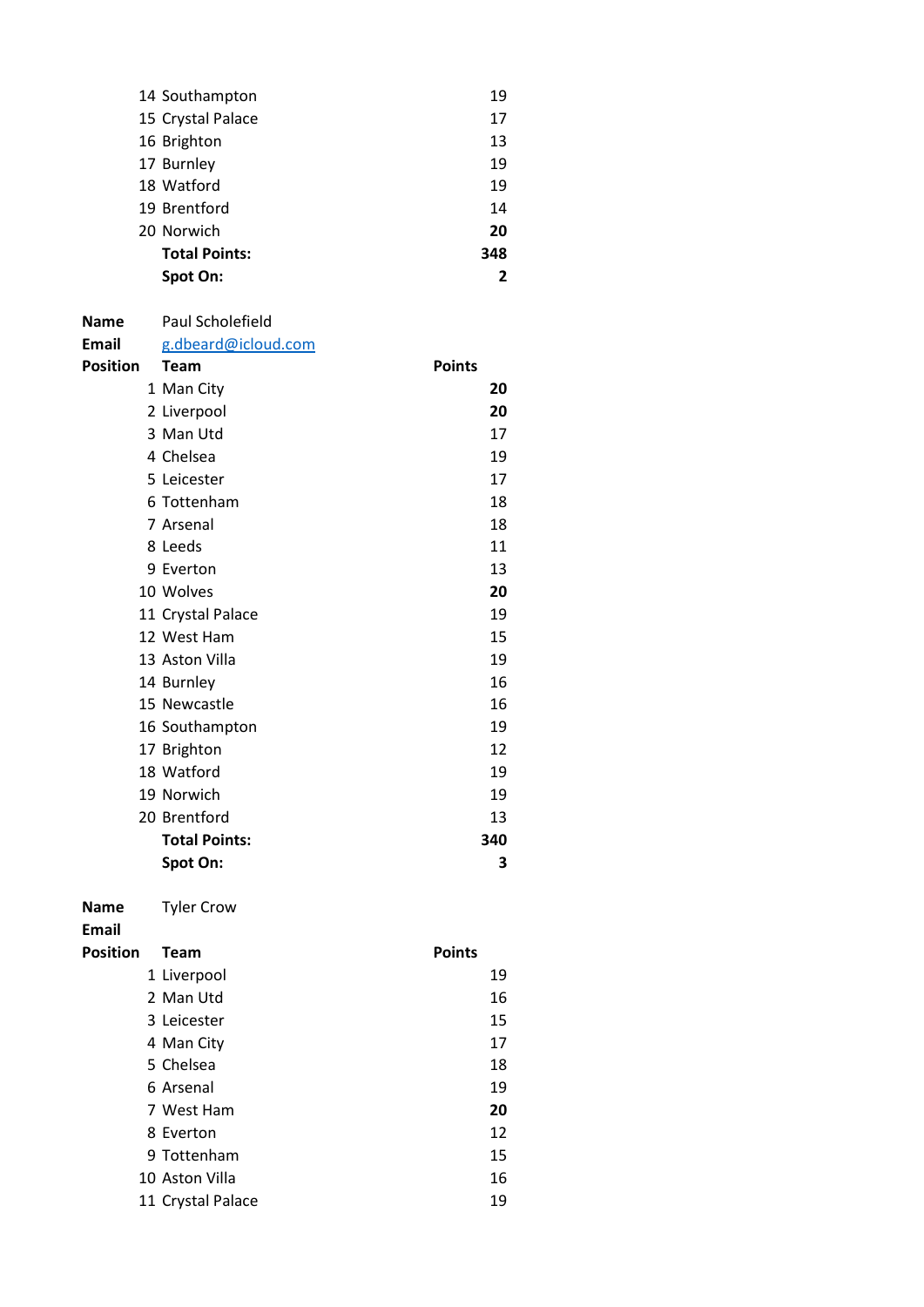| 12 Wolves            | 18  |
|----------------------|-----|
| 13 Southampton       | 18  |
| 14 Brighton          | 15  |
| 15 Newcastle         | 16  |
| 16 Norwich           | 16  |
| 17 Watford           | 18  |
| 18 Leeds             | 19  |
| 19 Burnley           | 19  |
| 20 Brentford         | 13  |
| <b>Total Points:</b> | 338 |
| Spot On:             | 1   |

Name Sid Turner

| Position | <b>Team</b>          | <b>Points</b> |
|----------|----------------------|---------------|
|          | 1 Man Utd            | 15            |
|          | 2 Chelsea            | 19            |
|          | 3 Man City           | 18            |
|          | 4 Arsenal            | 19            |
|          | 5 Liverpool          | 17            |
|          | 6 Leicester          | 18            |
|          | 7 Aston Villa        | 13            |
|          | 8 West Ham           | 19            |
|          | 9 Everton            | 13            |
|          | 10 Tottenham         | 14            |
|          | 11 Leeds             | 14            |
|          | 12 Newcastle         | 19            |
|          | 13 Crystal Palace    | 19            |
|          | 14 Burnley           | 16            |
|          | 15 Wolves            | 15            |
|          | 16 Brighton          | 13            |
|          | 17 Brenford          | 16            |
|          | 18 Southampton       | 17            |
|          | 19 Norwich           | 19            |
|          | 20 Watford           | 19            |
|          | <b>Total Points:</b> | 332           |
|          | Spot On:             | 0             |

| <b>Name</b>     | <b>Martin Cahill</b>          |               |    |
|-----------------|-------------------------------|---------------|----|
| Email           | dennis.cahill@tinyworld.co.uk |               |    |
| <b>Position</b> | Team                          | <b>Points</b> |    |
|                 | 1 Chelsea                     |               | 18 |
|                 | 2 Man City                    |               | 19 |
|                 | 3 Leicester                   |               | 15 |
|                 | 4 Liverpool                   |               | 18 |
|                 | 5 Man Utd                     |               | 19 |
|                 | 6 Arsenal                     |               | 19 |
|                 | 7 Tottenham                   |               | 17 |
|                 | 8 Newcastle                   |               | 17 |
| 9               | Leeds                         |               | 12 |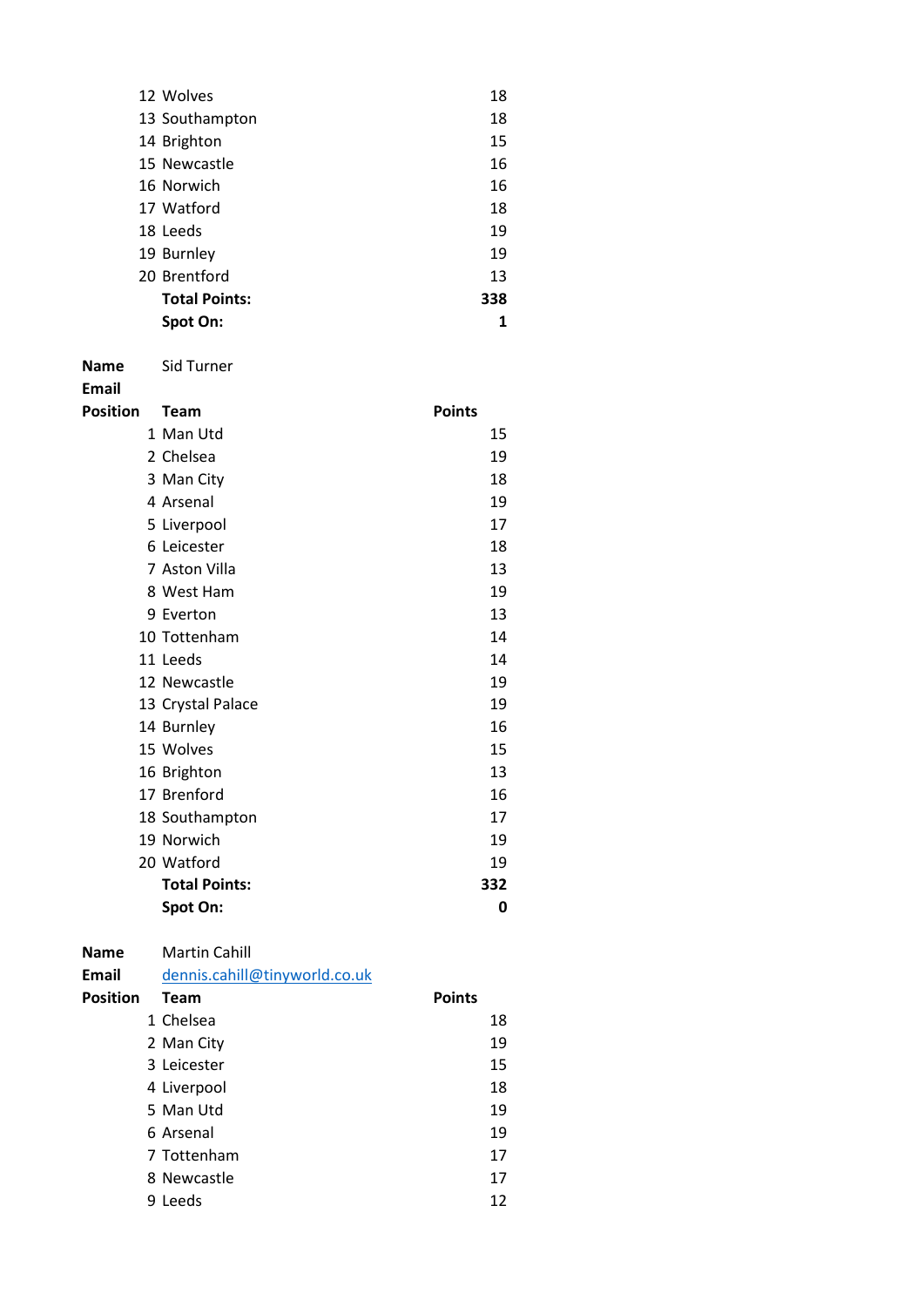| 10 West Ham          | 17  |
|----------------------|-----|
| 11 Everton           | 15  |
| 12 Aston Villa       | 18  |
| 13 Wolves            | 17  |
| 14 Crystal Palace    | 18  |
| 15 Southampton       | 20  |
| 16 Watford           | 17  |
| 17 Norwich           | 17  |
| 18 Burnley           | 20  |
| 19 Brighton          | 10  |
| 20 Brentford         | 13  |
| <b>Total Points:</b> | 336 |
| Spot On:             | 2   |

| <b>Name</b><br><b>Email</b> | Dennis Cahill<br>dennis.cahill@tinyworld.co.uk |               |
|-----------------------------|------------------------------------------------|---------------|
| <b>Position</b>             | <b>Team</b>                                    | <b>Points</b> |
|                             | 1 Man City                                     | 20            |
|                             | 2 Chelsea                                      | 19            |
|                             | 3 Liverpool                                    | 19            |
|                             | 4 Leicester                                    | 16            |
|                             | 5 Man Utd                                      | 19            |
|                             | 6 Arsenal                                      | 19            |
|                             | 7 Tottenham                                    | 17            |
|                             | 8 Newcastle                                    | 17            |
|                             | 9 Leeds                                        | 12            |
|                             | 10 Aston Villa                                 | 16            |
|                             | 11 Everton                                     | 15            |
|                             | 12 West Ham                                    | 15            |
|                             | 13 Burnley                                     | 15            |
|                             | 14 Wolves                                      | 16            |
|                             | 15 Southampton                                 | 20            |
|                             | 16 Watford                                     | 17            |
|                             | 17 Norwich                                     | 17            |
|                             | 18 Crystal Palace                              | 14            |
|                             | 19 Brighton                                    | 10            |
|                             | 20 Brentford                                   | 13            |
|                             | <b>Total Points:</b>                           | 326           |
|                             | Spot On:                                       | 2             |

| Lawrence Mitchelson<br><b>Name</b> |
|------------------------------------|
|------------------------------------|

| Email           | Imitchelson@virginmedia.com |               |
|-----------------|-----------------------------|---------------|
| <b>Position</b> | <b>Team</b>                 | <b>Points</b> |
|                 | 1 Man City                  | 20            |
|                 | 2 Liverpool                 | 20            |
|                 | 3 Chelsea                   | 20            |
|                 | 4 Leicester                 | 16            |
|                 | 5 Man Utd                   | 19            |
|                 | 6 Everton                   | 10            |
|                 | 7 Tottenham                 | 17            |
|                 |                             |               |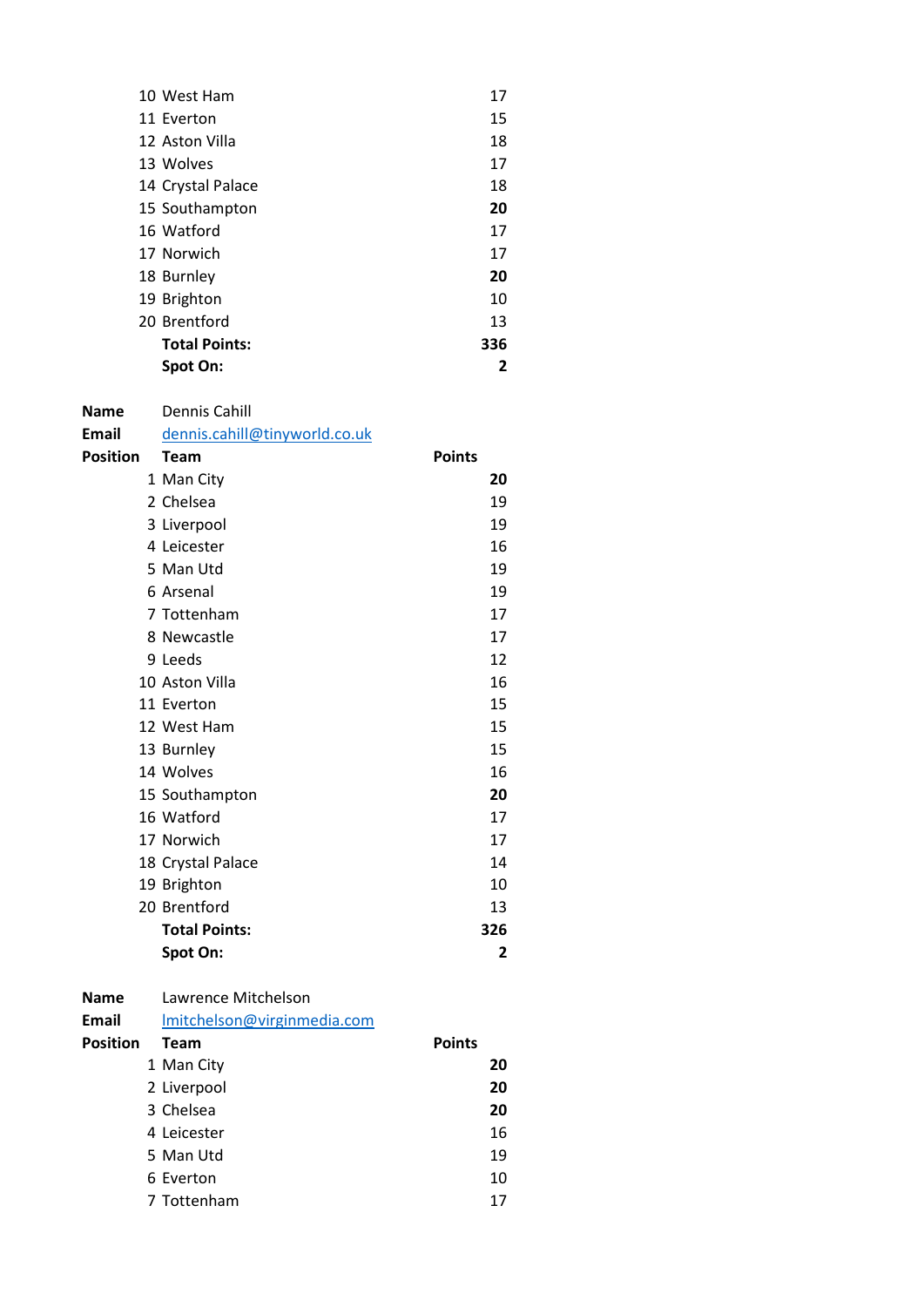| 8 Arsenal            | 17  |
|----------------------|-----|
| 9 West Ham           | 18  |
| 10 Leeds             | 13  |
| 11 Wolves            | 19  |
| 12 Southampton       | 17  |
| 13 Norwich           | 13  |
| 14 Newcastle         | 17  |
| 15 Aston Villa       | 19  |
| 16 Crystal Palace    | 16  |
| 17 Burnley           | 19  |
| 18 Brighton          | 11  |
| 19 Watford           | 20  |
| 20 Brentford         | 13  |
| <b>Total Points:</b> | 334 |
| Spot On:             | 4   |

Name David Simpson

Email

| Position | Team                 | <b>Points</b> |
|----------|----------------------|---------------|
|          | 1 Man Utd            | 15            |
|          | 2 Man City           | 19            |
|          | 3 Liverpool          | 19            |
|          | 4 Chelsea            | 19            |
|          | 5 Arsenal            | 20            |
|          | 6 Leicester          | 18            |
|          | 7 Tottenham          | 17            |
|          | 8 Everton            | 12            |
|          | 9 West Ham           | 18            |
|          | 10 Leeds             | 13            |
|          | 11 Newcastle         | 20            |
|          | 12 Aston Villa       | 18            |
|          | 13 Brighton          | 16            |
|          | 14 Wolves            | 16            |
|          | 15 Southampton       | 20            |
|          | 16 Crystal Palace    | 16            |
|          | 17 Norwich           | 17            |
|          | 18 Burnley           | 20            |
|          | 19 Watford           | 20            |
|          | 20 Brentford         | 13            |
|          | <b>Total Points:</b> | 346           |
|          | Spot On:             | 5             |

Name John Appleby

#### Email w.appleby@sky.com

Position Team **Points**  Man City 20 2 Man Utd 16 Chelsea 20 4 Liverpool 18 Arsenal 20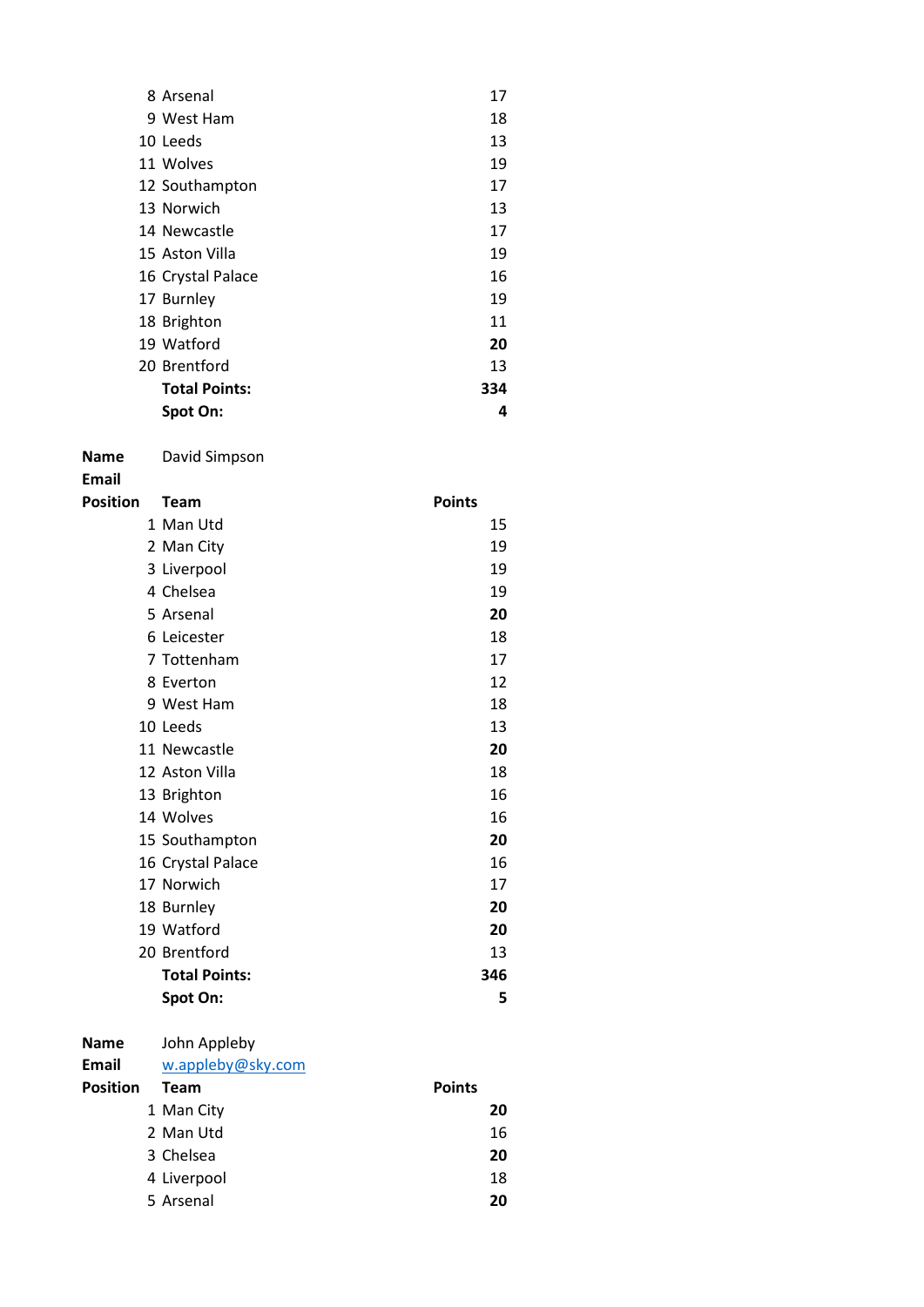| 6 Leicester          | 18  |
|----------------------|-----|
| 7 Tottenham          | 17  |
| 8 West Ham           | 19  |
| 9 Everton            | 13  |
| 10 Leeds             | 13  |
| 11 Aston Villa       | 17  |
| 12 Wolves            | 18  |
| 13 Southampton       | 18  |
| 14 Crystal Palace    | 18  |
| 15 Brighton          | 14  |
| 16 Burnley           | 18  |
| 17 Newcastle         | 14  |
| 18 Brentford         | 15  |
| 19 Watford           | 20  |
| 20 Norwich           | 20  |
| <b>Total Points:</b> | 346 |
| Spot On:             | 5   |

# Name Andrew & Dilys Maitland<br>
Email dilysmaitland@vahoo.co.

| Email    | dilysmaitland@yahoo.co.uk |               |
|----------|---------------------------|---------------|
| Position | <b>Team</b>               | <b>Points</b> |
|          | 1 Chelsea                 | 18            |
|          | 2 Man City                | 19            |
|          | 3 Man Utd                 | 17            |
|          | 4 Liverpool               | 18            |
|          | 5 Leicester               | 17            |
|          | 6 Everton                 | 10            |
|          | 7 Tottenham               | 17            |
|          | 8 West Ham                | 19            |
|          | 9 Aston Villa             | 15            |
|          | 10 Arsenal                | 15            |
|          | 11 Brighton               | 18            |
|          | 12 Crystal Palace         | 20            |
|          | 13 Leeds                  | 16            |
|          | 14 Burnley                | 16            |
|          | 15 Wolves                 | 15            |
|          | 16 Brentford              | 17            |
|          | 17 Southampton            | 18            |
|          | 18 Newcastle              | 13            |
|          | 19 Norwich                | 19            |
|          | 20 Watford                | 19            |
|          | <b>Total Points:</b>      | 336           |
|          | Spot On:                  | 1             |
|          |                           |               |

Name Sue Simpson

| Position | <b>Team</b> | <b>Points</b> |    |
|----------|-------------|---------------|----|
|          | 1 Man Utd   |               | 15 |
|          | 2 Liverpool |               | 20 |
|          | 3 Man City  |               | 18 |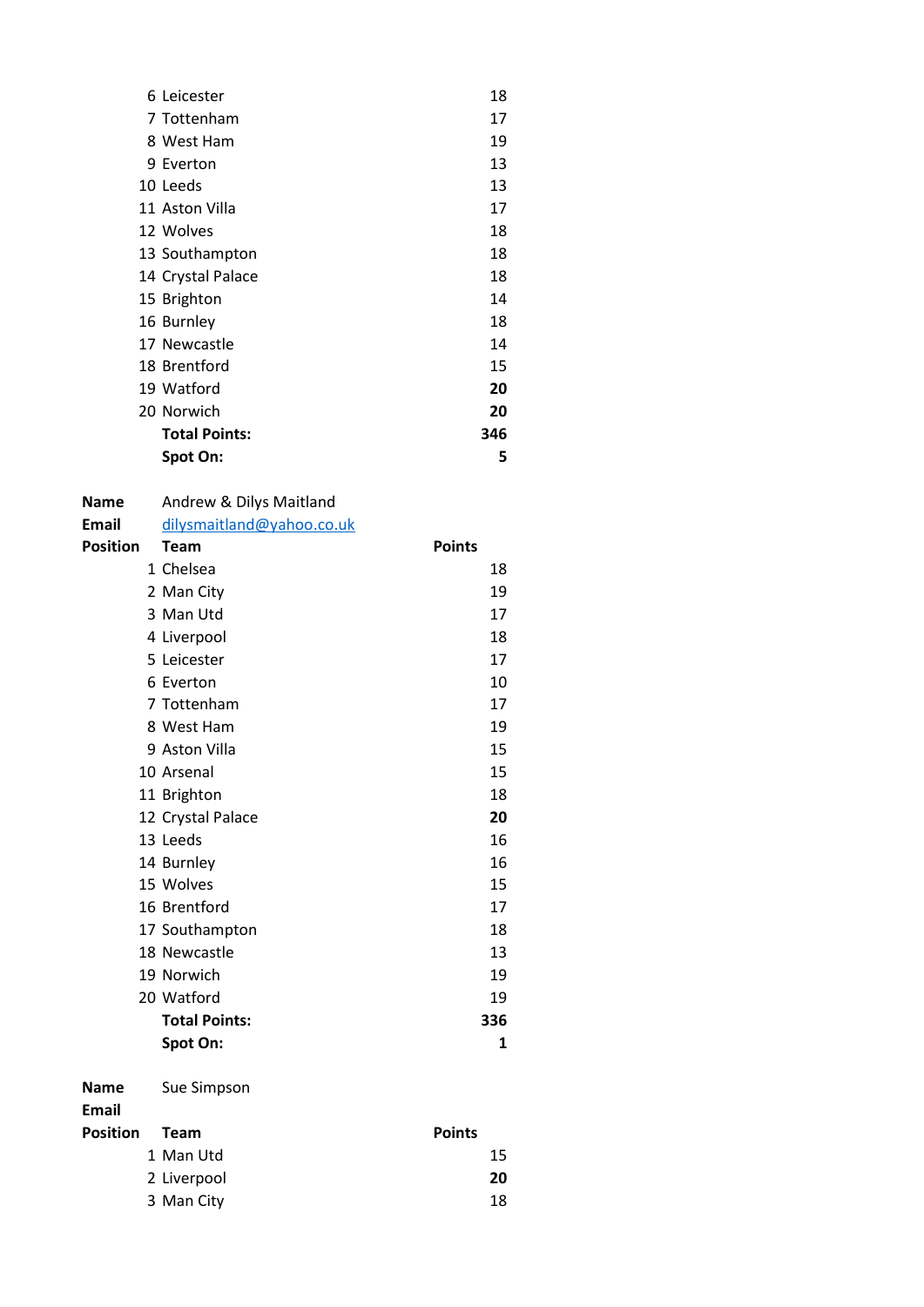| Spot On:             | 1   |
|----------------------|-----|
| <b>Total Points:</b> | 322 |
| 20 Brentford         | 13  |
| 19 Burnley           | 19  |
| 18 Crystal Palace    | 14  |
| 17 Norwich           | 17  |
| 16 Wolves            | 14  |
| 15 West Ham          | 12  |
| 14 Watford           | 15  |
| 13 Leeds             | 16  |
| 12 Newcastle         | 19  |
| 11 Southampton       | 16  |
| 10 Brighton          | 19  |
| 9 Aston Villa        | 15  |
| 8 Tottenham          | 16  |
| 7 Everton            | 11  |
| 6 Arsenal            | 19  |
| 5 Chelsea            | 18  |
| 4 Leicester          | 16  |

Name Paul Moran

| <b>Position</b> | <b>Team</b>          | <b>Points</b> |
|-----------------|----------------------|---------------|
|                 | 1 Man City           | 20            |
|                 | 2 Chelsea            | 19            |
|                 | 3 Liverpool          | 19            |
|                 | 4 Man Utd            | 18            |
|                 | 5 Newcastle          | 14            |
|                 | 6 Arsenal            | 19            |
|                 | 7 Tottenham          | 17            |
|                 | 8 Leicester          | 20            |
|                 | 9 Everton            | 13            |
|                 | 10 West Ham          | 17            |
|                 | 11 Wolves            | 19            |
|                 | 12 Southampton       | 17            |
|                 | 13 Leeds             | 16            |
|                 | 14 Crystal Palace    | 18            |
|                 | 15 Burnley           | 17            |
|                 | 16 Brighton          | 13            |
|                 | 17 Aston Villa       | 17            |
|                 | 18 Brentford         | 15            |
|                 | 19 Watford           | 20            |
|                 | 20 Norwich           | 20            |
|                 | <b>Total Points:</b> | 348           |
|                 | Spot On:             | 4             |
| <b>Name</b>     | Jordan Simpson       |               |
| <b>Email</b>    |                      |               |
| <b>Position</b> | <b>Team</b>          | <b>Points</b> |

| 15 |
|----|
|    |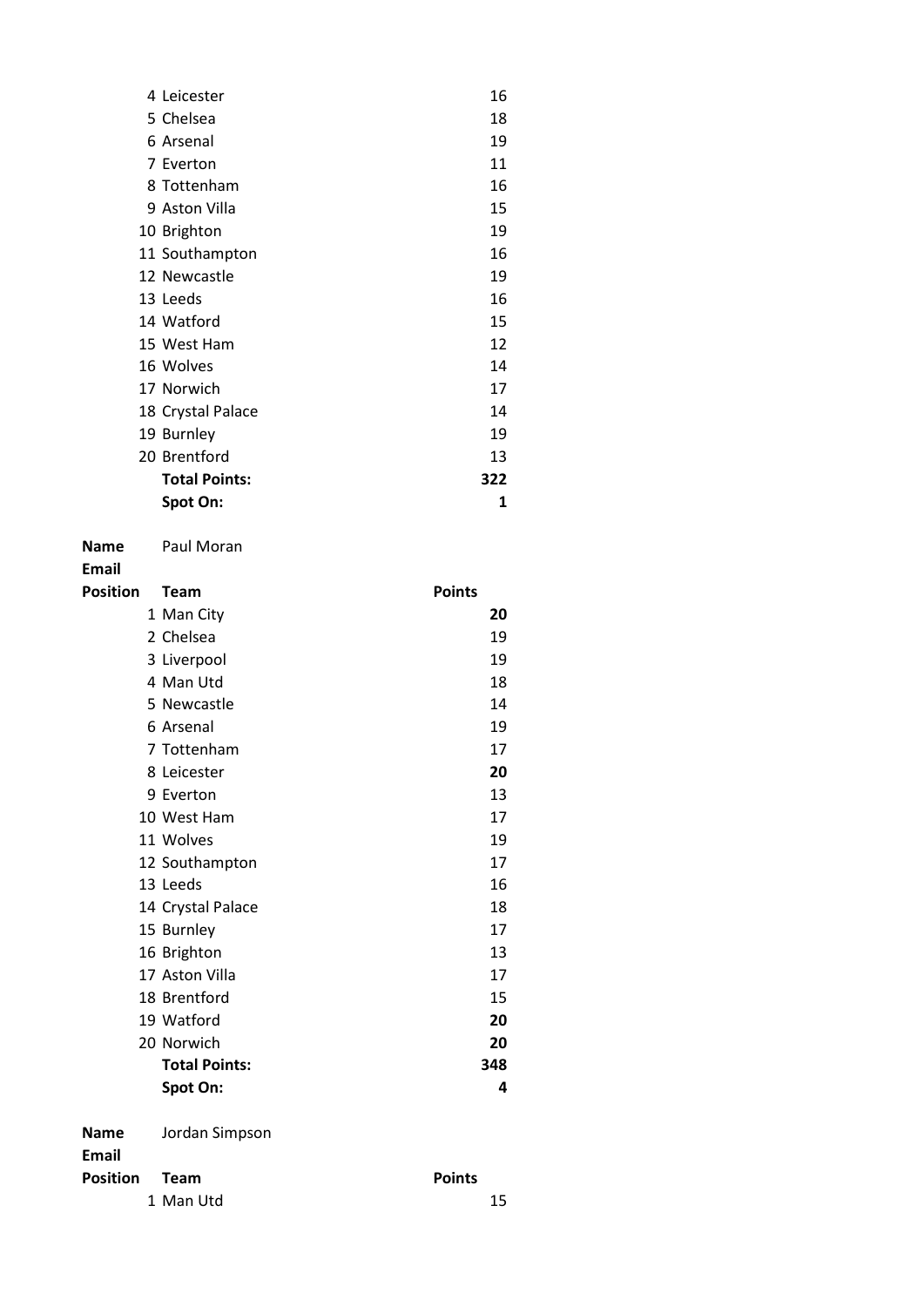| 2 Man City           | 19  |  |
|----------------------|-----|--|
| 3 Liverpool          | 19  |  |
| 4 Chelsea            | 19  |  |
| 5 Leicester          | 17  |  |
| 6 Arsenal            | 19  |  |
| 7 Aston Villa        | 13  |  |
| 8 Tottenham          | 16  |  |
| 9 Everton            | 13  |  |
| 10 Wolves            | 20  |  |
| 11 Leeds             | 14  |  |
| 12 West Ham          | 15  |  |
| 13 Newcastle         | 18  |  |
| 14 Southampton       | 19  |  |
| 15 Burnley           | 17  |  |
| 16 Watford           | 17  |  |
| 17 Brighton          | 12  |  |
| 18 Crystal Palace    | 14  |  |
| 19 Norwich           | 19  |  |
| 20 Brentford         | 13  |  |
| <b>Total Points:</b> | 328 |  |
| Spot On:             | 1   |  |

| <b>Name</b>     | <b>Ros Miller</b>      |               |
|-----------------|------------------------|---------------|
| Email           | miller_ros@hotmail.com |               |
| <b>Position</b> | <b>Team</b>            | <b>Points</b> |
|                 | 1 Man City             | 20            |
|                 | 2 Chelsea              | 19            |
|                 | 3 Liverpool            | 19            |
|                 | 4 Man Utd              | 18            |
|                 | 5 Leicester            | 17            |
|                 | 6 Tottenham            | 18            |
|                 | 7 Everton              | 11            |
|                 | 8 West Ham             | 19            |
|                 | 9 Arsenal              | 16            |
|                 | 10 Aston Villa         | 16            |
|                 | 11 Newcastle           | 20            |
|                 | 12 Southampton         | 17            |
|                 | 13 Leeds               | 16            |
|                 | 14 Watford             | 15            |
|                 | 15 Crystal Palace      | 17            |
|                 | 16 Brighton            | 13            |
|                 | 17 Wolves              | 13            |
|                 | 18 Brentford           | 15            |
|                 | 19 Burnley             | 19            |
|                 | 20 Norwich             | 20            |
|                 | <b>Total Points:</b>   | 338           |
|                 | Spot On:               | 3             |